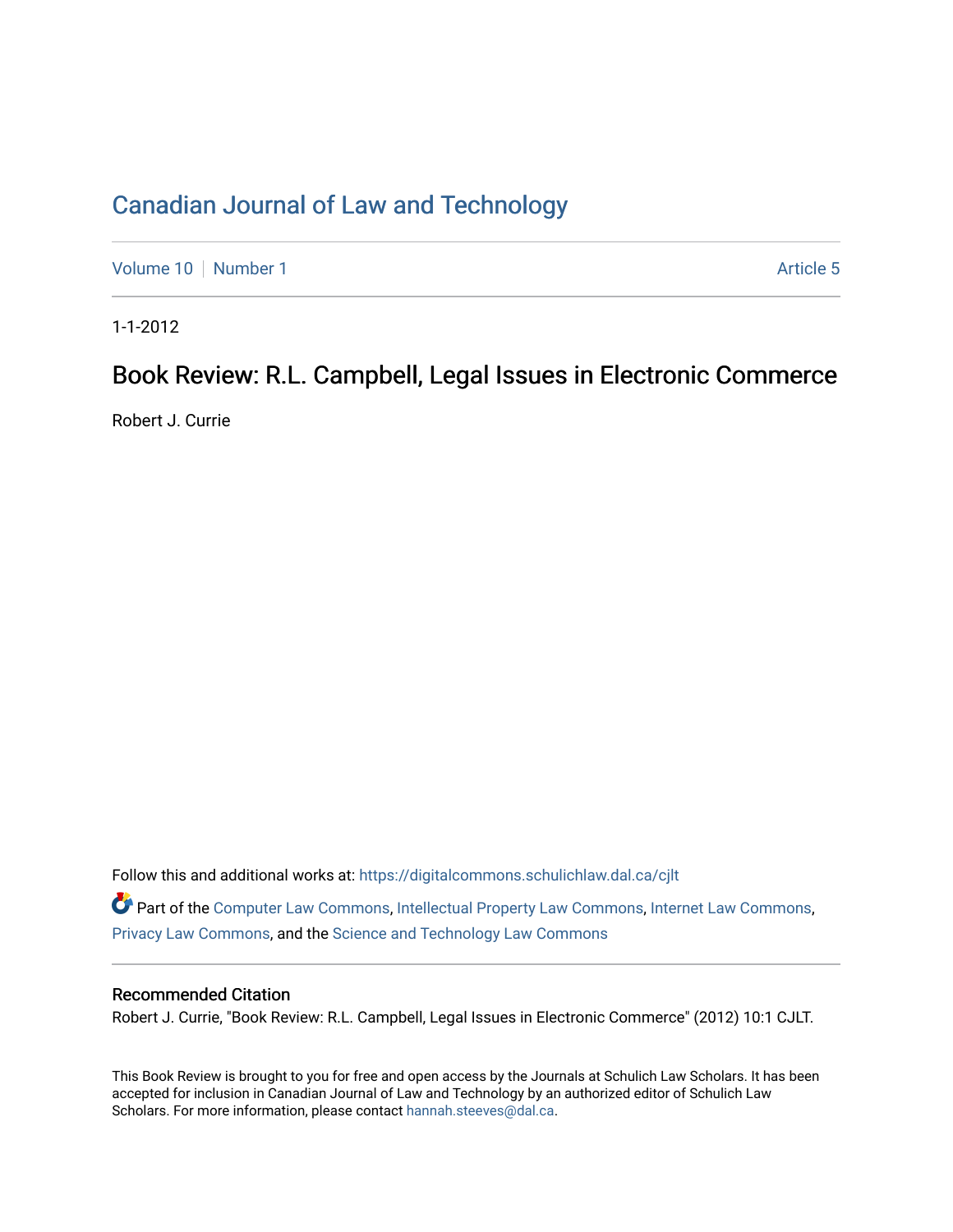#### **BOOK REVIEW**

### **R.L. Campbell, Legal Issues in Electronic Commerce, 3rd edition (Concord, Ont: Captus Press, 2010)**

#### *Robert J. Currie*\*

The juncture of "law and technology" from a legal education point of view is an interesting one. Successfully engaging with law and technology requires students (of all ages and stripes) to absorb at least some of the substance of many discrete areas of law, as well as to assess how technology creates nexuses between them and challenges some of their underlying notions. As electronic commerce increasingly becomes the bread and butter of many law practices, this need comes into sharper relief — one has to grasp a large variety of fundamentals and simultaneously generate some insight as to where technology is pushing them. Diving into this pool as a student can be daunting. In the latest edition of *Legal Issues in Electronic Commerce*, 1 Professor R.L. Campbell of Carleton University's Law and Legal Studies Department has continued a successful effort at easing this transition.

It is important at the outset to accurately describe this text, which is part of the "Canadian Legal Studies Series" of books published by Captus Press. That series, as described in the publishing blurb on the back of this book, $2$  provides texts that contain "articles, cases and analyses that are suitable for legal studies, law and society programs, or related courses in other disciplines." Accordingly, this book is not a resource for e-commerce practitioners, nor is it designed for teaching an e-commerce or law and technology course in a law faculty. Rather, it is geared towards undergraduate legal studies programs and, as might be expected, it operates at a slightly more basic level.

That said, the book provides a broadly-based and effective introduction to ecommerce issues. It is organized into Sections on broad topics, each of which contains chapters that present a mixture of well-edited excerpts from scholarly articles and texts (shorn of their footnotes/references, a strength rather than a weakness for a text of this sort), excerpts from cases and occasional media articles that shed light on a particular topic. Section 1's introduction of "The New Age" of internet and ecommerce is followed by Section 2's wide-ranging selection of interdisciplinary

Director, Law and Technology Institute, Schulich School of Law, Dalhousie University.

<sup>1</sup> RL Campbell, *Legal Issues in Electronic Commerce*, 3rd ed (Concord, Ont: Captus Press, 2010).

<sup>2</sup> And see the Captus page on the series, online : <http://www.captus.com/Information/catalogue/cat-law.asp>.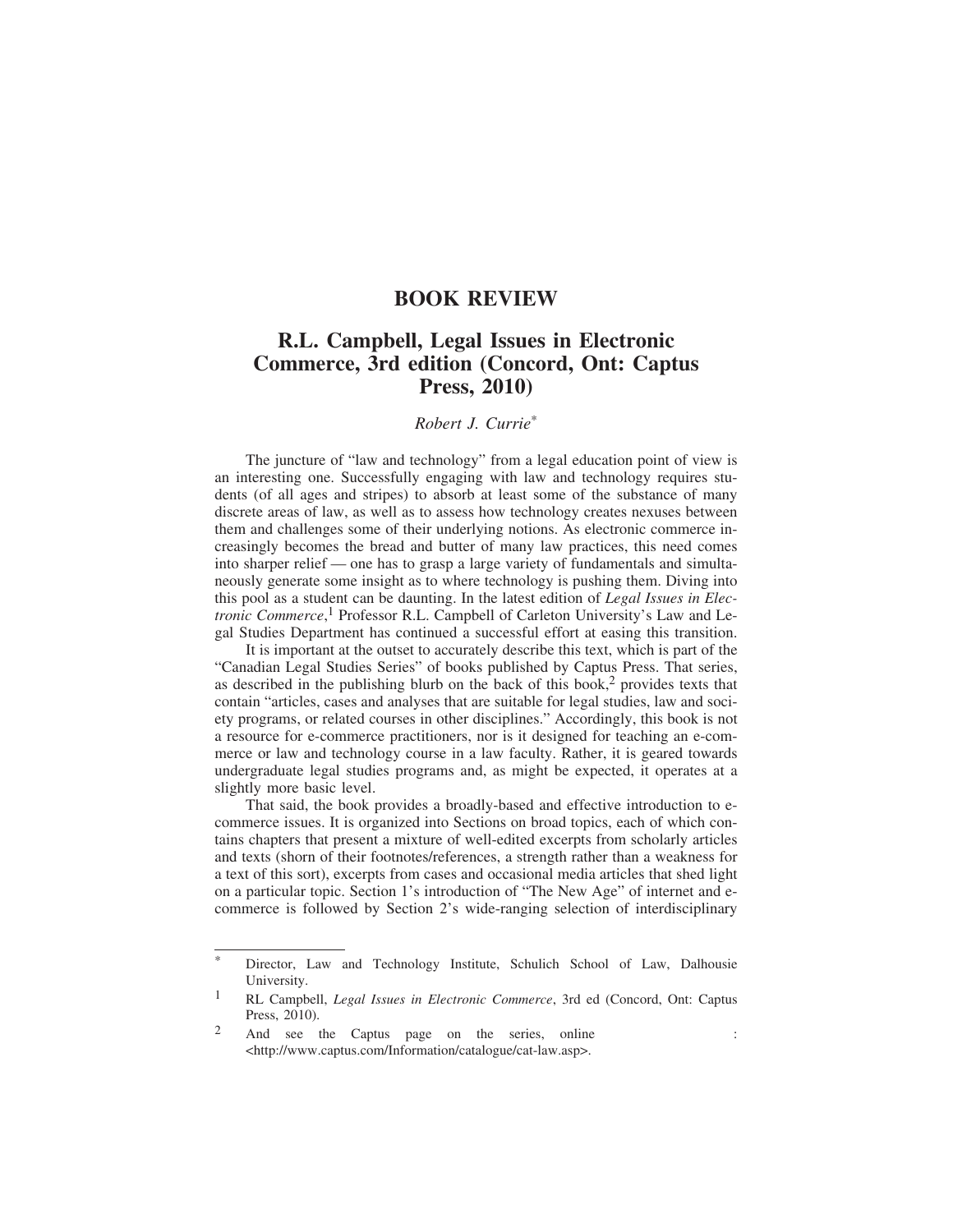writing on e-commerce-related topics, from the economic and sociological to the psychological and statistical. While in my own view this chapter is a bit long, it does allow for a more contextualized view of the internet and introduces student readers to issues in a manner that avoids the narrow "silo" approach typical of a great deal of strictly legal writing. Generally speaking, interdisciplinarity is another strength of this text.

Sections 3 and 4, entitled "Regulation" and "Jurisdiction" in turn, examine the motherhood issue of whether, how, why and by whom e-commerce is to be regulated, presenting a variety of perspectives and litigation examples. Section 5 provides a solid overview on domain names, a topic in which Professor Campbell has a particular interest and expertise. It is followed by Section 6, entitled "Local Functional Issues" which attempts to present overviews of central e-commerce topics: infrastructure, contract issues, and a chapter entitled "consumer issues" that deals with privacy in the internet context.

In terms of its structure, a typical chapter would contain excerpts from the early days of serious academic writing about the internet and e-commerce (i.e. the mid-1990s), followed by more recent writing. For example, Chapter 10 on Regulatory Issues begins with the classic Johnson and Post article on the internet as a new legal space,<sup>3</sup> ultimately concluding with a more recent article by Christoph Engl<sup>4</sup> that reflects on the debate over exactly this idea. While exposing students to the changes and shifts in this area of law over time is a good idea, some of the articles excerpted are becoming a bit dated and could be replaced by more recent material. In particular, Chapter 12, on Jurisdiction, is quite out of date, given recent international and Canadian developments in this area. This might seem like fussiness on my part, but e-commerce is not real property law — the memes and norms in this area shift rapidly and it is beneficial to stay on top of recent developments.

Moreover, some parts of the book suffer from over- or under-emphasis of their subject matter. As noted above, Section 6 covers some of the most pressing "legal issues in e-commerce" and does so in around 90 pages; this seems quite short as compared to the 107 pages dedicated to domain names, and also comes at the expense of sustained treatment of consumer protection issues, which deserve more time than they receive here. Also, there are scattered treatments of internet defamation law throughout the book, but as an important cognate area of e-commerce this topic could use a chapter of its own. This is particularly the case of late, because many of the most interesting Canadian legal developments relevant to e-commerce have come out of defamation cases — jurisdiction (*Black v. Breeden*),<sup>5</sup> the nature of hyperlinks (*Crookes v. Newton*)6 and the protection of anonymous content (*Warman v. Wilkins-Fournier*7 and its progeny). Of course, Professor Campbell can hardly be faulted for not including this specific caselaw which all emerged after

<sup>3</sup> DR Johnson & DG Post, "Law and Borders: The Rise of Law in Cyberspace" (1996) 48 Stan L Rev 1367.

<sup>4</sup> C Engl, "The Role of Law in the Governance of the Internet" (2006) 20:1&2 Int'l Rev L Comp & Tech 201.

 $\frac{5}{6}$  2012 SCC 19.

<sup>2011</sup> SCC 47.

<sup>7</sup> 2010 ONSC 2126.